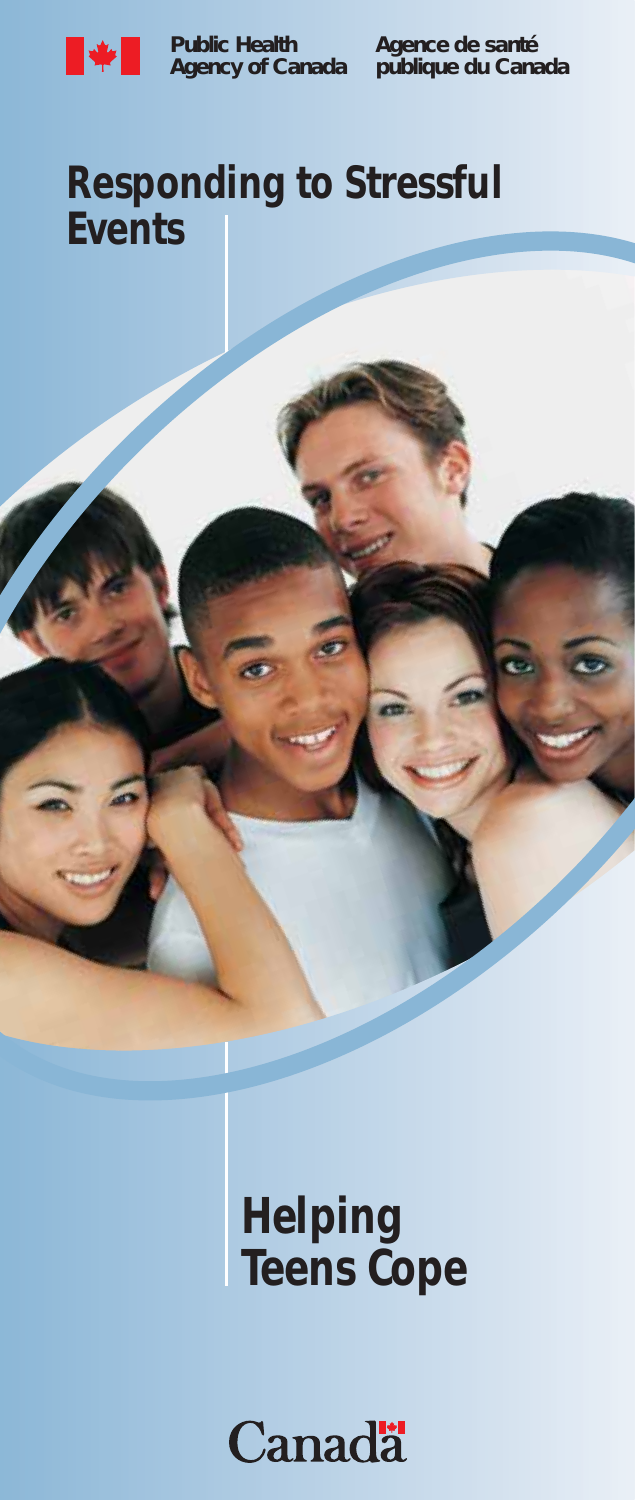#### **Responding to Stressful Events: Helping Teens Cope**

Adolescents may be strongly affected by natural or human-caused disasters such as earthquakes, health emergencies, terrorist attacks or acts of war. Even indirect exposure to such events through media coverage may challenge their coping skills. Teens are generally more aware of and interested in world events than younger children. They are also able to imagine frightening events in more detail, and may become very interested in or upset by images of destruction.

Teens are already dealing with the many physical, social and emotional changes of adolescence. As they struggle to develop their own identity and values, they typically question and "try on" attitudes that range from cynicism to idealism. Catastrophic events can undermine their belief that the world is a safe place, their sense that adults and institutions can be relied upon, and even their confidence that life is meaningful and that there is hope for a better society.

It is normal for teens to have feelings of worry, confusion, sadness, or fear when disaster, terrorism or war are the main focus of the news. They need the adults in their lives to pay attention to their feelings and reactions.

It is important to know that:<br>

- Teens can cope with stressful situations, and you can help them.
- They will express their feelings in different ways, both directly and indirectly. Some of their behaviours may puzzle or worry you are likely to pass before long.
- One of the most important steps you can take to help teens is to make sure that they know they are safe and that you will be there for them if they feel upset.
- The way *you* handle the situation will have a big impact on how teens will handle it. Pay attention to your own reactions and take positive steps to take care of yourself. (For some hints on how to do this, check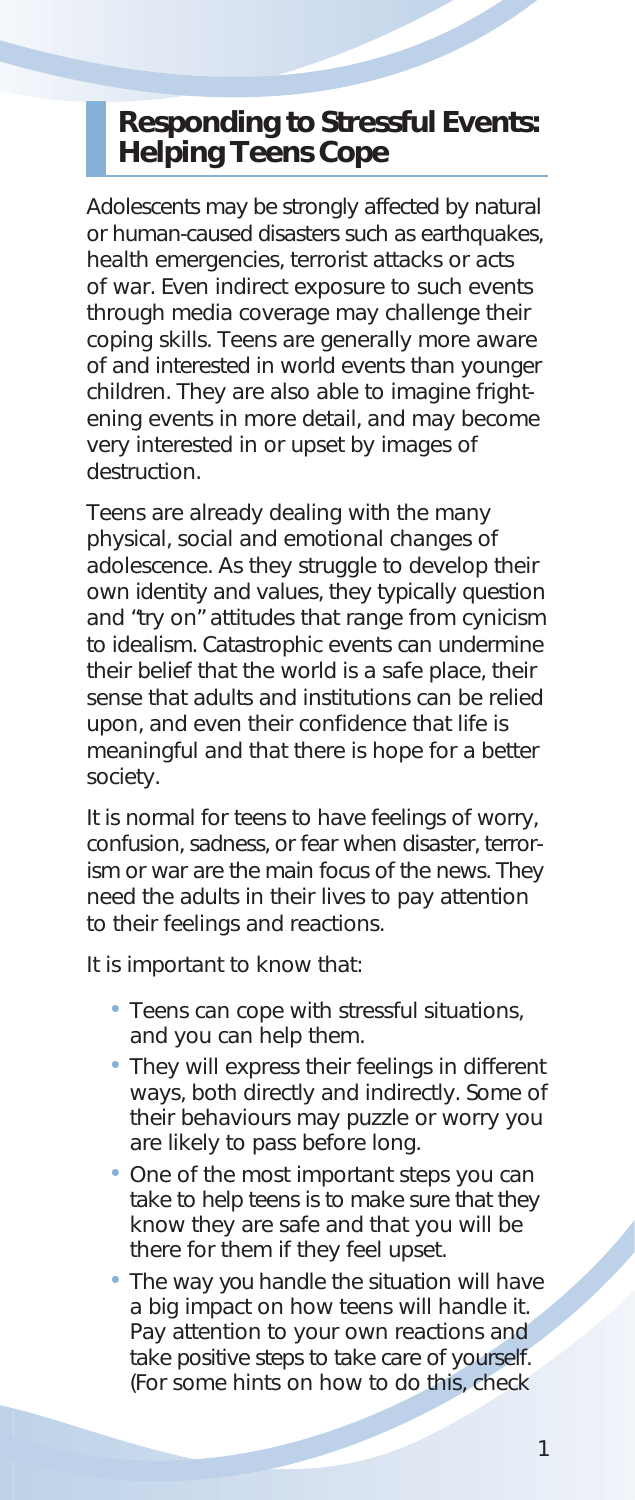out another brochure in this series, "**Taking Care of Ourselves, Our Family and Our Community."**)

#### **Some Reactions to Expect**

In general, teens are resilient. Most are strong, sensible and have good social support systems that will help them cope. They tend to respond well to tragic events, often looking for ways to help. Others may appear to ignore, play down, or "tune out" disturbing events. Nevertheless, a major stressful event can have a number of effects on teens. Here is a list of some common reactions: •

- Worries, fears, and anxiety about their safety and the safety of family and friends
- Fear of other violent events or war
- Negative ideas about and mistrust of others, particularly those of different backgrounds
- A significant increase or decrease in time spent with friends or doing usual activities such as music, sports, and school
- Increase in disruptive behaviours, for example arguing, defiance, angry outbursts
- Increased crying, sadness or depressed feelings
- More difficulty concentrating or paying attention
- Problems at school: poorer grades, behaviour problems or more absences from school
- Teens may be less active and seem tired, or be more active, impatient and agitated
- Problems sleeping either sleeping too much or not enough
- Problems eating either eating too much or not enough

Teenagers who appear withdrawn and isolated, and who isolate themselves from family and friends, can be experiencing emotional difficulties. Adolescents need to feel competent and in control. However, they may be concealing feelings that are difficult to express. They struggle to be independent from the family and are torn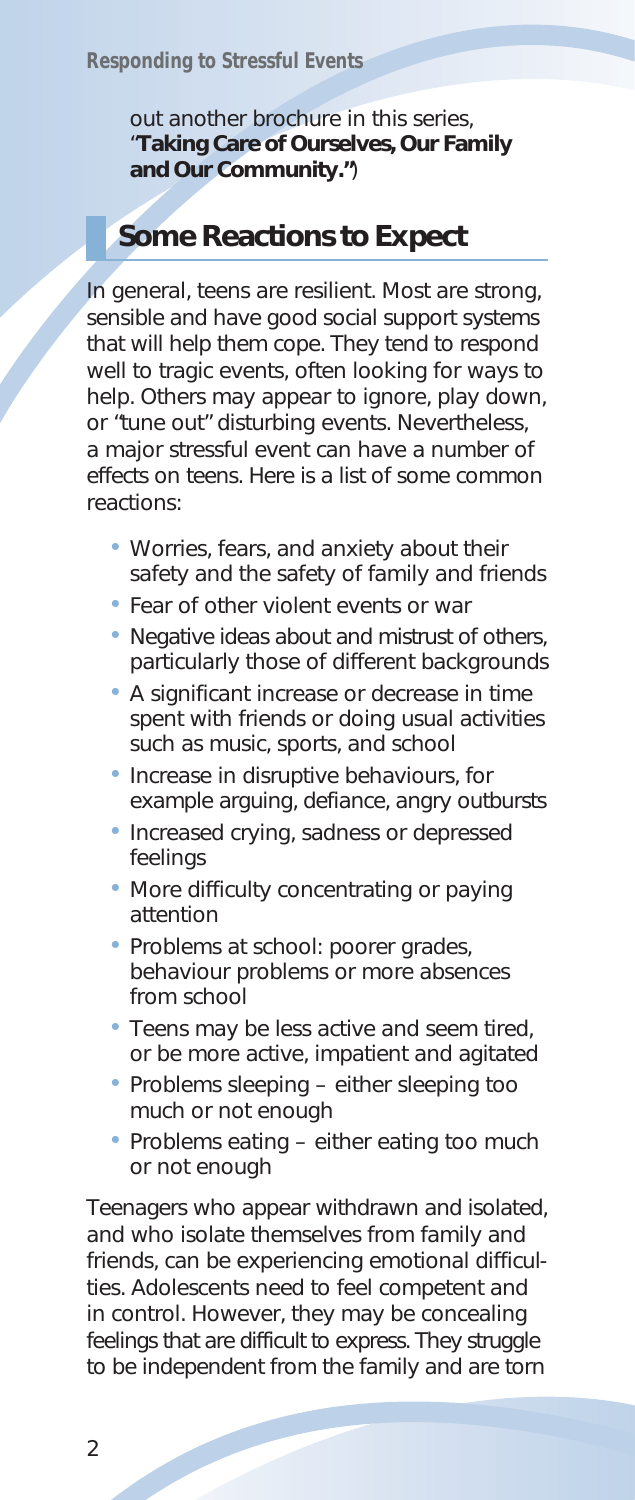between the desire for increased responsibility and their dependence on family and adults.

**Don't over-react.** Many of these behaviours, including a certain amount of moodiness and arguing, can be normal features of adolescence, which is a period of great change and challenges. You should, however, pay attention to behaviours that are new and disturbing. Make use of the suggestions in this pamphlet. If you show understanding and support, the unusual behaviours are likely to disappear within a short period of time. If the behaviours are dangerous or seriously disruptive, or if they don't improve after a few weeks, parents, family members or teachers should seek help.

#### **How to Help**

Teenagers often behave as if they are invulnerable. They may pretend not to be affected or concerned in an effort to remain "above it all" and "cool." Don't let this fool you. They may be scared, confused, worried and in need of your help.1

Here are some suggestions on how to help them cope:

**Grief and Loss.** Grief includes shock, denial, anger, numbness, sadness, and confusion. Grief is a normal response to loss of all kinds including death and disasters. Teens need to know that grief is not permanent, and that people deal with it in healthy ways. We may be changed by these events, but we learn that we are strong, we can cope and we will be OK. •

- Talk with your teens about grief and loss. This will help them to understand and accept their own thoughts and feelings and to know that grief will end and they will be OK.
- Explain that it can take time to get over a loss.
- Encourage them to be patient with themselves and with others.

**Honest Reassurance.** Offer reassurance based on the real steps that are being taken to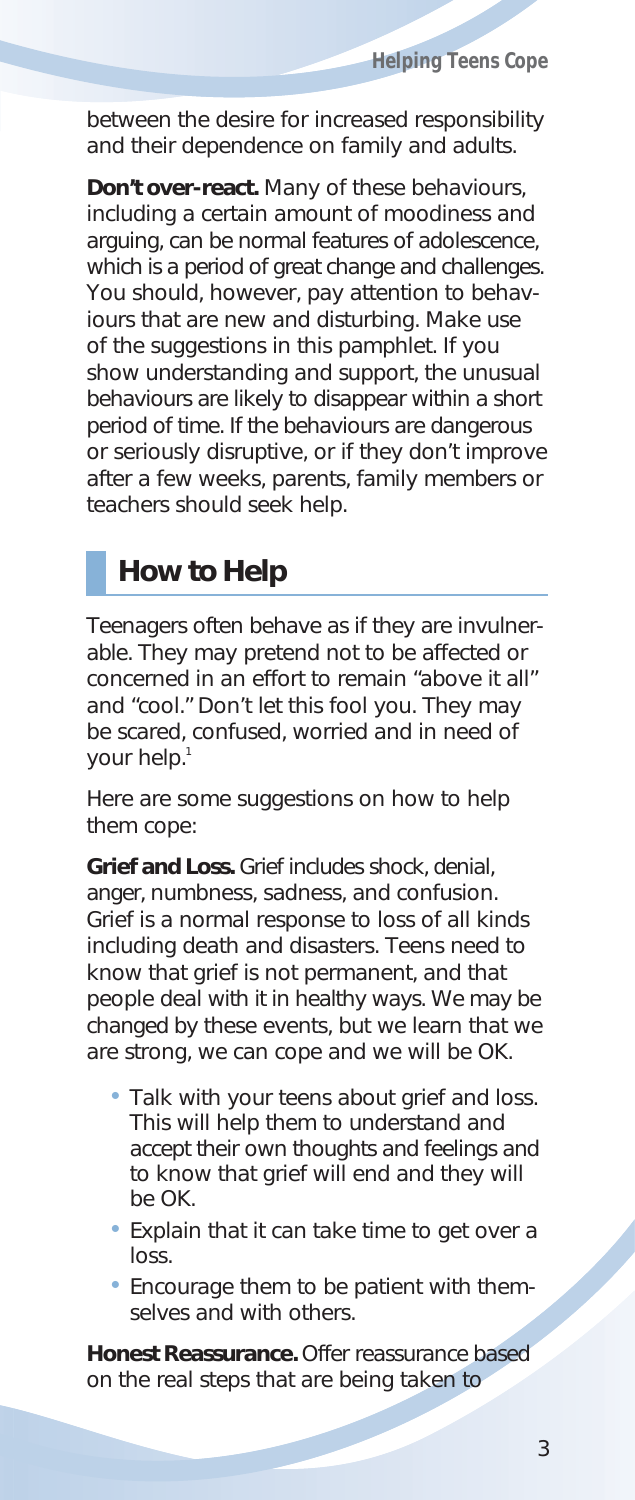address the situation, not on wishful thinking. Don't tell your teens that "this will all be over soon,"<sup>1</sup> or that "something like this could never happen in Canada". Although it is unlikely, no one can guarantee that no disasters or terrorist acts will occur. Admit that there are things you just don't know. However, don't hesitate to say, as often as necessary, that many people are working to ensure everyone's safety, and that there is little chance anything will happen to them.

**Listen** to what they have to say about the events and how they perceive them. Listen patiently. Provide them, as best you can, with factual information and help them distinguish opinion from fact. Try not to lecture or interrupt them. $<sup>1</sup>$ </sup>

**Humour.** Especially among their peers, teens may crack jokes about tragedies in "an unconscious effort to distance themselves from their fears"<sup>1</sup> and from the emotional shock of disaster. This is a normal reaction. Discourage disrespectful jokes while not cutting off lines of communication. There will be less of a problem if teens have the chance to discuss their thoughts and feelings with you in an atmosphere of respect.

**Anger and Revenge.** In response to acts of terrorism or war, some teens may feel angry and want revenge. Rage and a desire for vengeance are often based on feelings of threat, helplessness and vulnerability. Young people may get the message from peers or the media that they are "supposed" to feel angry and vengeful, that this is the attitude that will win approval and acceptance. Turn the conversation to the underlying feelings, tell them how you feel and discuss positive options other than revenge.

You may need to stop aggressive behaviour. If this behaviour is severe or persists, you may want to seek professional help.

**Affection.** Be patient with teens and with yourself. Give your family time to cope. Find simple, daily ways to show teens that you love them hugs, words of praise, fun time together.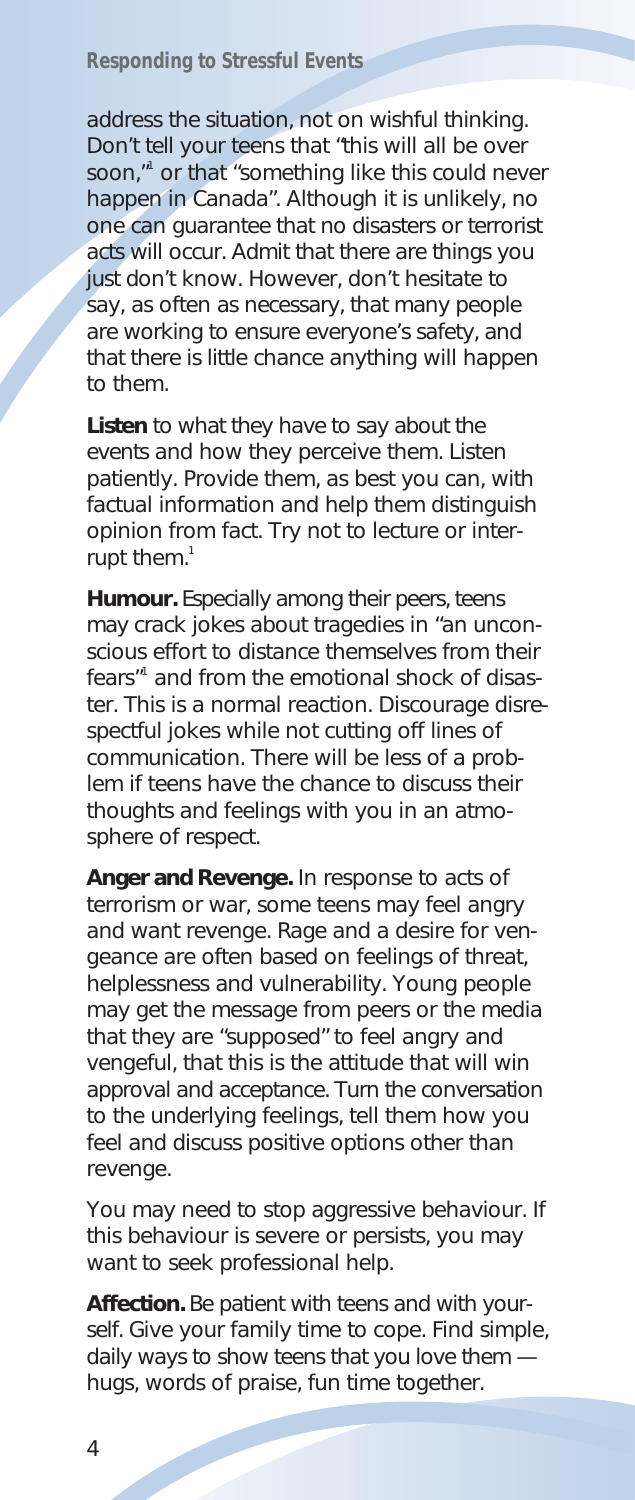**Comforting friends.** If teens have friends who have been directly affected by a tragedy, help them find ways of comforting these friends.<sup>1</sup> They may need help to know how to offer comfort and support. They may avoid talking to these friends out of fear of causing more pain. On the other hand, they may identify too closely with their friends' pain and spend too much time with them. Balance and keeping up with normal routines is essential.

**TV Coverage.** You may want to help teens limit their exposure to news coverage of stressful events. Teens should not be shielded from the facts about catastrophic events but watching too much coverage of these events can put them in an emotionally overloaded, anxious state.<sup>1</sup> Watch TV news coverage together and talk about what you are seeing, hearing, and feeling.

**Terrorism and War.** Teens, like most adults, will likely not have a good understanding of the complex situations that lead to terrorist attacks and armed conflict. Discussing world events and exploring different ways of understanding them will help teens put the events into context. This should help them feel less upset and vulnerable. It should also help to avoid simplistic responses like scapegoating or racism.

**Maintain Family Routines.** Maintain family routines, particularly around sleeping, eating and extracurricular activities (e.g., sports, faith services, music, dance). This does not mean pretending nothing has happened. Make time in your schedule to talk about the situation and plan how to respond positively. Maintaining routines is an important way of ensuring that basic needs are met.

**Decision making.** If teens are quite upset by these events, it may not be a good time for them to make important decisions. Encourage them to take the time they need to think things over.

**Appropriate adult behaviour and responses.** Tell teens what you think and feel about the events so they can understand them better. They will gain confidence to deal with their own feelings if you show them that you have strong feelings and that you can cope with them in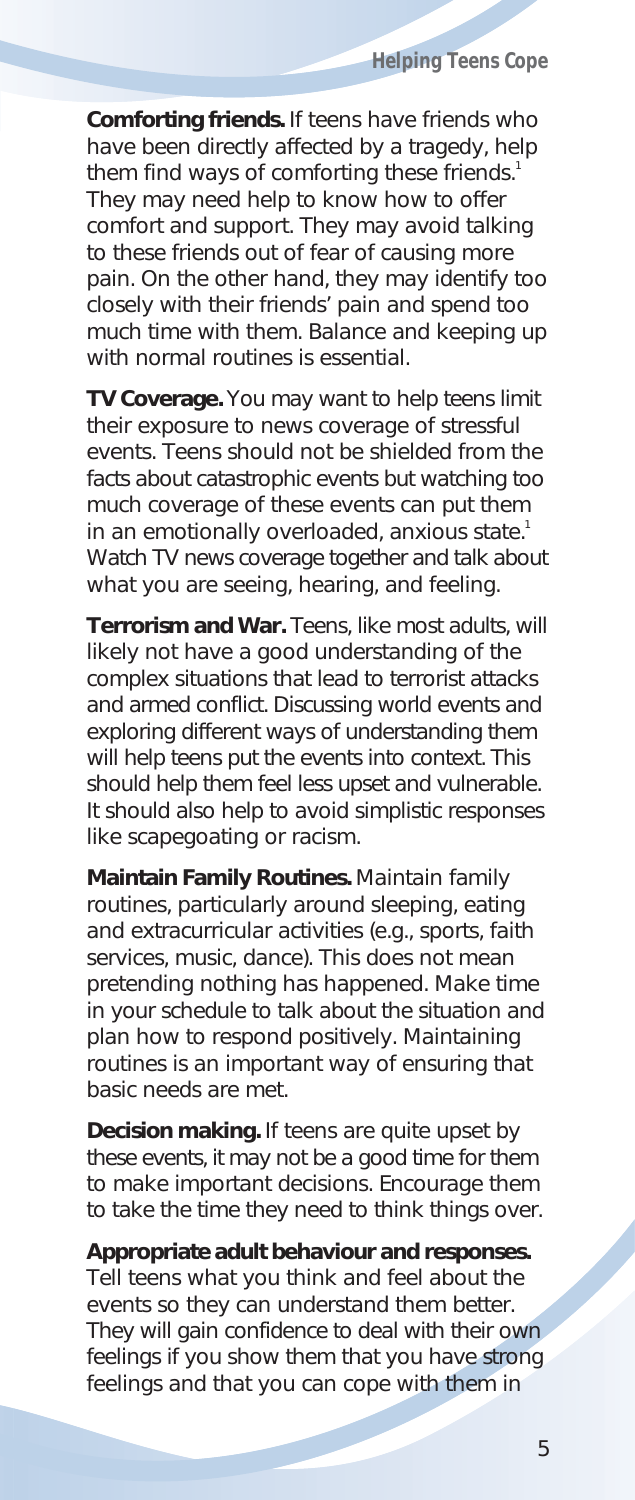healthy ways. Talk to teens' friends about their responses to the situation. This can help them.

**Vulnerable Teens.** Stressful events and an ongoing climate of uncertainty and worry can have a greater impact on teens who are vulnerable. This may include teens who have experienced serious bullying, difficult family separations, deaths in the family, family violence, sexual assault, a traumatic refugee experience, clinical depression, an anxiety disorder or other mental illness, a history of drug/alcohol abuse, self-injury or suicide attempts. Some vulnerable teens may experience a return or worsening of mental health problems or unhealthy behaviours, up to and including suicide attempts.

### **Helping Activities for Teens**

Teens need to participate in activities that help them feel better. They may find some of these activities useful: •

- **Relaxing Activities.** Encourage relaxing activities such as reading, listening to music, taking a walk, riding bikes, etc.
- **Diaries.** Some teens benefit from writing their thoughts and feelings in a diary.
- **Recreational Activities.** Teens need to return to previous fun activities. Vigorous physical activities and sports help reduce stress, make people feel more alert, happy and energetic.
- **Volunteering** helps teens grow up caring, confident, and responsible. It will also help them deal with events in a positive way. Suggest they call the volunteer bureau in their community to find out more about, for example, helping elementary children with reading and homework, visiting senior citizen centres, assisting at an animal shelter, working with Special Olympics.
- **Fundraising.** Organizing a fundraising event (for example, a carwash) to aid those in need is one way of channelling concern, compassion and energy in a positive way.
- **Peer Group Activities.** Encourage activities where teens can get together with their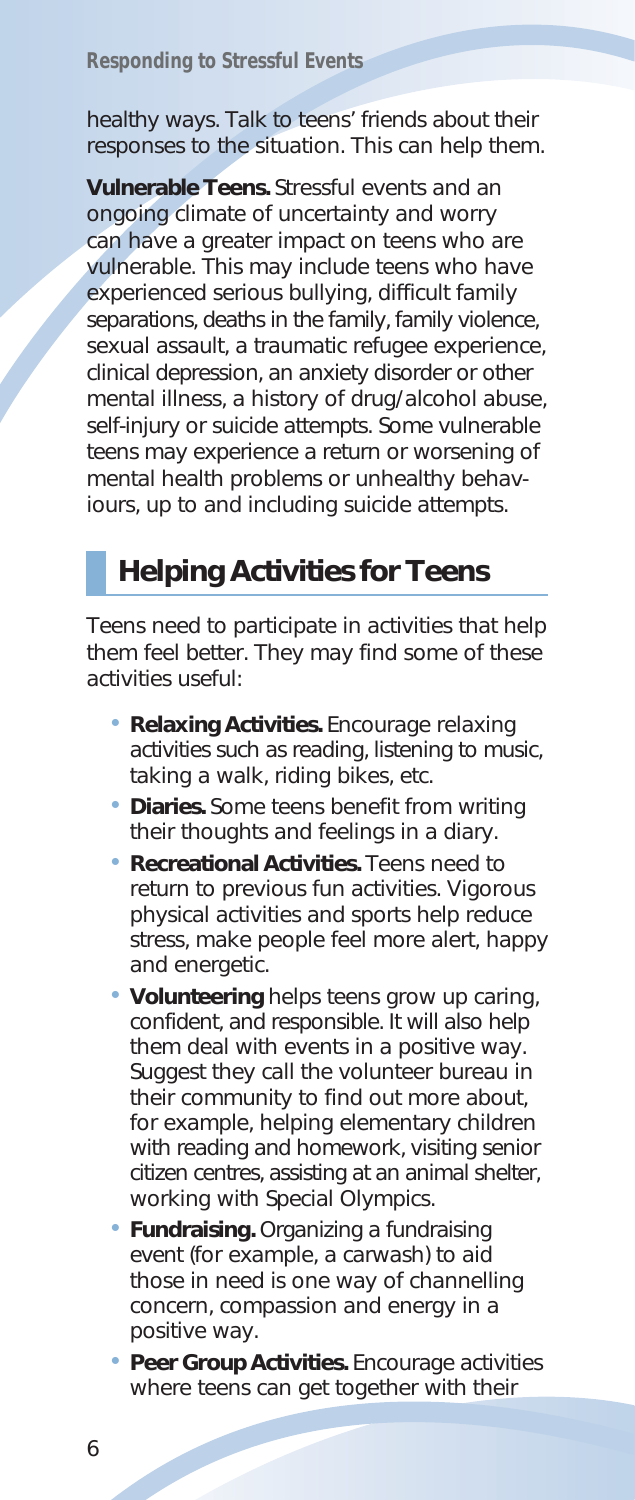friends to discuss what happened, share their thoughts and try to make sense of events.

#### **When to Seek Help**

Teens are amazingly flexible and resilient and their parents and teachers are capable of helping them deal with the situation. However, getting additional help is a good idea if a teen shows significant changes in behaviour in the weeks or months following stressful events. Some of these changes could include: •

- Behaviour problems at home or school
- Learning problems •
- Angry outbursts
- Ongoing withdrawal from usual social activities or being with their friends
- Frequent nightmares or other sleep disturbances
- Physical problems such as nausea, headaches, weight gain or loss
- Feeling very anxious or afraid
- Ongoing sadness or depression •
- Hopelessness about life or the future •
- Increased risk-taking or problems with the law
- Abuse of alcohol, street drugs, medicines or solvents
- Suicidal thinking or behaviour

Some teens may be more at risk for a persistent or strongly negative response, or even for suicidal behaviours. Be particularly watchful and prepared to seek professional help if there are signs of poor coping.

Following a stressful event, some teens have found it helpful to talk with a health professional such as a physician, a psychologist, a social worker, a nurse or a psychiatrist who can help them understand and deal with how they are feeling.

<sup>1</sup> Carleton Kendrick, "Helping Teens Cope with the September 11 Tragedy" (familyeducation.com)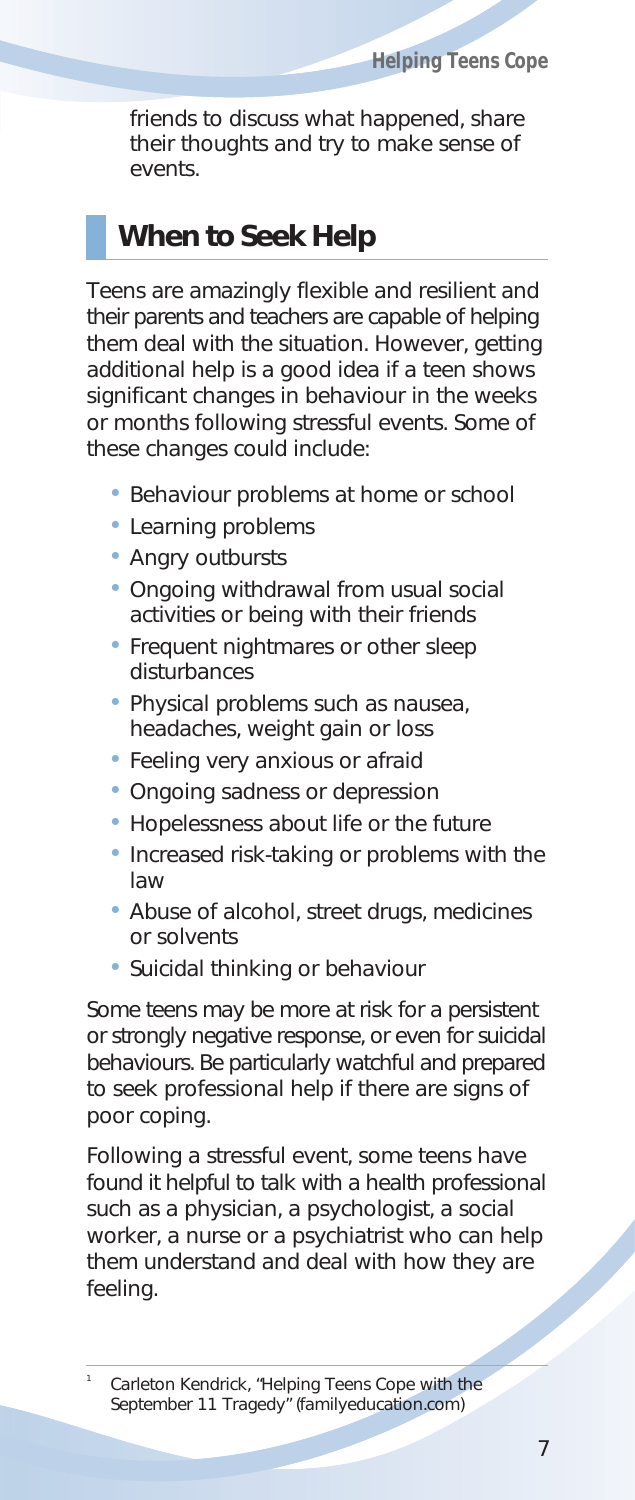#### **Acknowledgments**

This document was revised by the Mental Health Support Network of Canada, a network of professional and voluntary associations concerned about mental health and the stress arising from extreme stressors.

Much of the information in this document was developed following the September 11, 2001 terrorist attacks on the United States using information put together by Health Canada with input from the Canadian Medical Association, Canadian Psychological Association, Canadian Psychiatric Association and the Canadian Public Health Association.

#### **Mental Health Support Network of Canada, Members:** •

- Canadian Association of Occupational **Therapists**
- Canadian Association of Social Workers •
- Canadian Healthcare Association •
- Canadian Medical Association •
- Canadian Mental Health Association •
- Canadian Nurses Association •
- Canadian Paediatric Society •
- Canadian Pharmacists Association •
- Canadian Psychiatric Association •
- Canadian Psychological Association •
- Canadian Public Health Association •
- Canadian Red Cross •
- The College of Family Physicians of Canada
- Public Health Agency of Canada

#### **February 2005**

This pamphlet has been published by the Public Health Agency of Canada, Ottawa, Ontario K1A 0K9.

It can be reproduced freely for non-profit educational purposes or as part of a public awareness initiative, provided that full acknowledgment of the source is made. For more information about the psychosocial dimension of emergency preparedness, see the Personal Services manual at:

http://www.phac-aspc.gc.ca/emergency-urgence/index\_e.html.